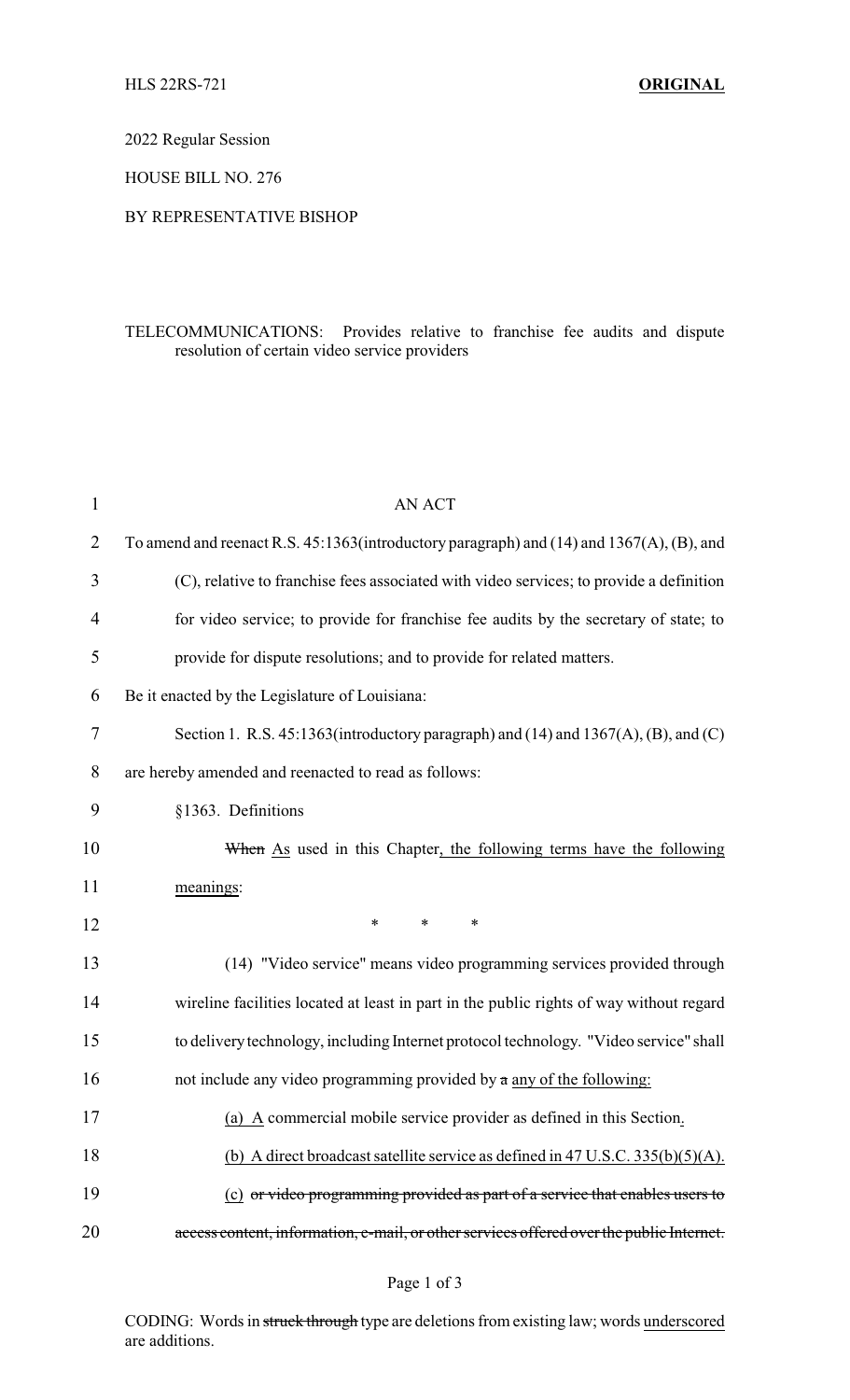| $\mathbf{1}$   | A provider of digital audiovisual works delivered over the Internet, including           |
|----------------|------------------------------------------------------------------------------------------|
| $\overline{2}$ | streaming content.                                                                       |
| 3              | *<br>$\ast$<br>$\ast$                                                                    |
| 4              | §1367. Franchise fee audits and dispute resolution                                       |
| 5              | A. The local governmental subdivision secretary of state, upon reasonable                |
| 6              | written request, may review the business records of a cable service provider or video    |
| 7              | service provider to the extent necessary to ensure payment of the franchise fee in       |
| 8              | accordance with R.S. 45:1366.                                                            |
| 9              | B. Any suit with respect to a dispute arising out of or relating to the amount           |
| 10             | of the franchise fee due to a local governmental subdivision under R.S. 45:1366 shall    |
| 11             | be filed either by the secretary of state on behalf of the local governmental            |
| 12             | subdivision seeking to recover an additional amount alleged to be due, or by the         |
| 13             | certificate holder seeking a refund of an alleged overpayment, in a state or federal     |
| 14             | court of competent jurisdiction within three years following the end of the month to     |
| 15             | which the disputed amount relates; however, this time period may be extended by          |
| 16             | written agreement between the certificate holder and the local governmental              |
| 17             | subdivision secretary of state.                                                          |
| 18             | C. Prior to filing suit, the local governmental subdivision secretary of state           |
| 19             | or certificate holder shall give the other party written notice of any dispute not       |
| 20             | resolved in the normal course of business. Representatives of both parties, with         |
| 21             | authority to settle the dispute, shall meet within thirty calendar days after receipt of |
| 22             | the notice, and thereafter as often as reasonably deemed necessary, to exchange          |
| 23             | relevant information and attempt to resolve the dispute. If the dispute is not resolved  |
| 24             | within sixty calendar days after receipt of the notice, either the local governmental    |
| 25             | subdivision secretary of state or certificate holder may initiate nonbinding mediation.  |
| 26             | Good faith participation in and completion of the negotiation and mediation              |
| 27             | procedures set forth in this Subsection shall be a condition precedent to proceeding     |
|                |                                                                                          |